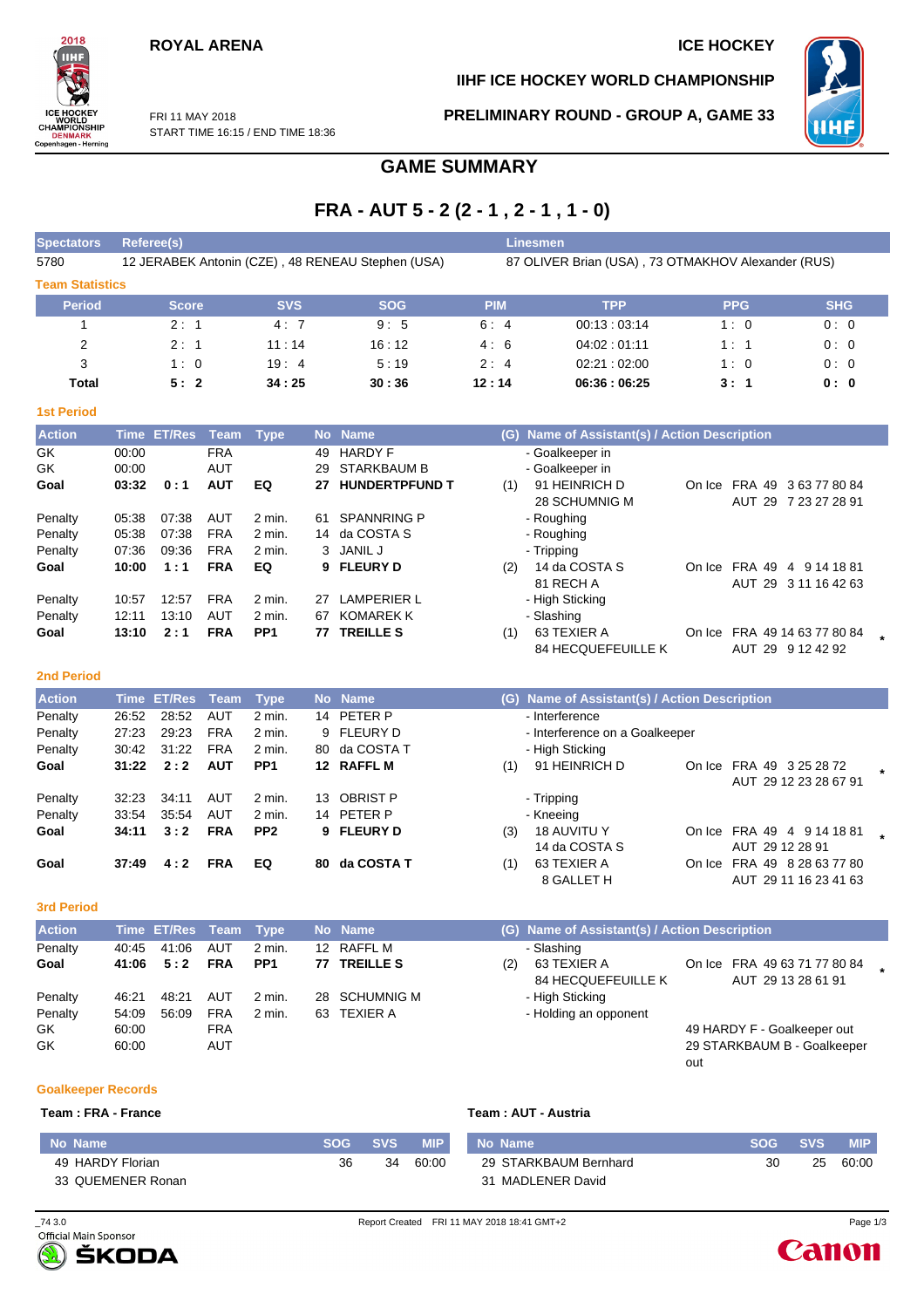### **ROYAL ARENA ICE HOCKEY**





FRI 11 MAY 2018 START TIME 16:15 / END TIME 18:36

## **IIHF ICE HOCKEY WORLD CHAMPIONSHIP**



**PRELIMINARY ROUND - GROUP A, GAME 33**

**Game Statistics Team : FRA (white)**

| Head Coach: HENDERSON Dave |                           |          |             |                |          |                |    | <b>Shots on Goal</b><br>Time on Ice |          |   |                |          |             |          |      |                  |                |           |       |                |            |
|----------------------------|---------------------------|----------|-------------|----------------|----------|----------------|----|-------------------------------------|----------|---|----------------|----------|-------------|----------|------|------------------|----------------|-----------|-------|----------------|------------|
| No Pos Name                |                           | G        | A           | P              |          |                |    | PIM FO+ FO- FO+/-                   | FO%      |   | $\overline{2}$ |          | 3 OT TS     | $+/-$    |      | $\overline{2}$   | 3              | <b>OT</b> |       | <b>TOT SHF</b> | <b>AVG</b> |
| 4 D                        | <b>MANAVIAN Antonin</b>   | 0        | $\mathbf 0$ | $\mathbf 0$    | 0        | 0              | 0  | 0                                   | 0.00     | 0 | 0              | 0        | 0           | $+1$     | 9:32 | 5:45 9:03        |                |           | 24:20 | 42             | 0:34       |
| 9 F                        | FLEURY Damien +A (BP)     | 2        | 0           | 2              | 2        | 0              | 0  | 0                                   | 0.00     | 1 | 5              | $\Omega$ | 6           | $+1$     |      | 5:46 6:31 6:32   |                |           | 18:49 | 31             | 0:36       |
| 14 F                       | da COSTA Stephane +C      | 0        | 2           | $\overline{2}$ | 2        | 11             | 7  | 4                                   | 61.11    | 2 | 1              | $\Omega$ | 3           | $+1$     |      | 7:03 7:25 6:46   |                |           | 21:14 | 34             | 0:37       |
| 18 D                       | <b>AUVITU Yohann</b>      | 0        | 1           | 1              | 0        | 0              | 0  | 0                                   | 0.00     | 2 | 2              | 3        |             | $+1$     |      | 7:24 7:50 8:17   |                |           | 23:31 | 39             | 0:36       |
| 81 F                       | <b>RECH Anthony</b>       | 0        | 1           | 1              | 0        | 1              | 0  |                                     | 1 100.00 | 0 | 0              | $\Omega$ | 0           | $+1$     |      | 4:49 6:03 4:46   |                |           | 15:38 | 29             | 0:32       |
| 62 D                       | CHAKIACHVILI Florian      | 0        | 0           | 0              | 0        | 0              | 0  | 0                                   | 0.00     | 0 | 0              | 0        | 0           | 0        |      | $1:41$ 0:00 0:00 |                |           | 1:41  | 3              | 0:33       |
| 63 F                       | <b>TEXIER Alexandre</b>   | $\Omega$ | 3           | 3              | 2        | 6              | 3  | 3                                   | 66.67    | 2 | 2              | $\Omega$ | 4           | 0        |      | 5:13 6:09 4:16   |                |           | 15:38 | 29             | 0:32       |
| 77 F                       | <b>TREILLE Sacha</b>      | 2        | $\mathbf 0$ | $\overline{2}$ | 0        | 0              | 0  | 0                                   | 0.00     | 1 | 2              | 1        | 4           | 0        |      | 4:10 5:28 3:59   |                |           | 13:37 | 25             | 0:32       |
| 80 F                       | da COSTA Teddy            |          | 0           | 1              | 2        | $\overline{7}$ | 3  | 4                                   | 70.00    | 1 | 1              | $\Omega$ | 2           | 0        |      | 4:31 4:50 3:54   |                |           | 13:15 | 25             | 0:31       |
| 84 D                       | HECQUEFEUILLE Kevin +A    | $\Omega$ | 2           | 2              | 0        | 0              | 0  | 0                                   | 0.00     | 0 | 0              | $\Omega$ | 0           | -1       |      | 7:37 6:57 5:16   |                |           | 19:50 | 33             | 0:36       |
| 3 D                        | JANIL Jonathan            | 0        | 0           | 0              | 2        | 0              | 0  | 0                                   | 0.00     | 0 | 0              | 0        | 0           | -1       |      | 4:46 4:48 6:10   |                |           | 15:44 | 28             | 0:33       |
| 8 D                        | <b>GALLET Hugo</b>        | 0        | 1           | 1              | 0        | 0              | 0  | 0                                   | 0.00     | 0 | 2              | 0        | 2           | $+1$     |      | 5:20 7:27 4:09   |                |           | 16:56 | 28             | 0:36       |
| 12 F                       | <b>CLAIREAUX Valentin</b> | 0        | 0           | 0              | 0        | 0              |    | $-1$                                | 0.00     | 0 | 1              | $\Omega$ | 1           | 0        |      | 4:37 4:32 4:01   |                |           | 13:10 | 25             | 0:31       |
| 27 F                       | <b>LAMPERIER Loic</b>     | 0        | $\mathbf 0$ | 0              | 2        | 0              | 0  | 0                                   | 0.00     | 0 | 0              | $\Omega$ | 0           | 0        |      | 3:21 3:44 3:25   |                |           | 10:30 | 16             | 0:39       |
| 71 F                       | <b>GUTTIG Anthony</b>     | 0        | 0           | 0              | 0        | 5              | 7  | $-2$                                | 41.67    | 0 | 0              | 1        | 1           | 0        |      |                  | 2:57 4:31 3:54 |           | 11:22 | 21             | 0:32       |
| 23 F                       | <b>LECLERC Guillaume</b>  | 0        | 0           | 0              | 0        | 0              | 0  | 0                                   | 0.00     | 0 | 0              | $\Omega$ | 0           | 0        |      | 2:58 2:35 4:23   |                |           | 9:56  | 17             | 0:35       |
| 25 F                       | <b>RITZ Nicolas</b>       | 0        | 0           | 0              | 0        | 7              | 5  | 2                                   | 58.33    | 0 | 0              | 0        | 0           | 0        |      | 3:09 3:00 5:41   |                |           | 11:50 | 20             | 0:35       |
| 28 D                       | <b>RAUX Damien</b>        | 0        | 0           | 0              | 0        | 0              | 0  | 0                                   | 0.00     | 0 | 0              | 0        | 0           | $+1$     |      | 2:58 6:48 5:55   |                |           | 15:41 | 25             | 0:37       |
| 29 F                       | <b>DOUAY Floran</b>       | 0        | 0           | 0              | 0        | 0              | 0  | 0                                   | 0.00     | 0 | 0              | 0        | 0           | $\Omega$ |      |                  | 0:49 1:37 0:42 |           | 3:08  | 5              | 0:37       |
| 72 F                       | PERRET Jordann            | 0        | 0           | $\Omega$       | $\Omega$ | 0              | 0  | 0                                   | 0.00     | 0 | 0              | $\Omega$ | 0           | 0        |      | 4:18 3:10 5:27   |                |           | 12:55 | 21             | 0:36       |
| 33 GK                      | <b>QUEMENER Ronan</b>     | 0        | 0           | 0              | 0        |                |    |                                     |          | 0 | 0              | 0        | 0           |          |      |                  |                |           |       |                |            |
| GK<br>49                   | <b>HARDY Florian</b>      | 0        | $\Omega$    | $\Omega$       | 0        |                |    |                                     |          | 0 | $\Omega$       | $\Omega$ | $\mathbf 0$ |          |      |                  |                |           |       |                |            |
| Total                      |                           | 5        | 10          | 15             | 12       | 37             | 26 | 11                                  | 58.73    | 9 | 16             | 5        | 30          |          |      |                  |                |           |       |                |            |

| Team: AUT (red)    |                           |              |                |                |                |          |          |                   |             |          |                |                |                      |       |                |                |           |             |            |            |            |
|--------------------|---------------------------|--------------|----------------|----------------|----------------|----------|----------|-------------------|-------------|----------|----------------|----------------|----------------------|-------|----------------|----------------|-----------|-------------|------------|------------|------------|
|                    | Head Coach: BADER Roger   |              |                |                |                |          |          |                   |             |          |                |                | <b>Shots on Goal</b> |       |                |                |           | Time on Ice |            |            |            |
| <b>No Pos Name</b> |                           | G.           | A              | P              |                |          |          | PIM FO+ FO- FO+/- | FO%         |          | 2 <sup>1</sup> |                | 3 OT TS              | $+/-$ |                | $\overline{2}$ | 3         | <b>OT</b>   | <b>TOT</b> | <b>SHF</b> | <b>AVG</b> |
| 7 F                | LEBLER Brian +A           | 0            | 0              | 0              | 0              |          | 0        |                   | 100.00      | 0        | $\mathbf 0$    | 1              |                      | $+1$  | 5:45           |                | 2:04 5:05 |             | 12:54      | 21         | 0:36       |
| 17 F               | GANAHL Manuel +A          | 0            | 0              | 0              | 0              | 1        | 1        | 0                 | 50.00       | 0        | $\overline{2}$ | $\overline{2}$ | 4                    | 0     |                | 4:00 4:23 6:29 |           |             | 14:52      | 24         | 0:37       |
| 22 D               | <b>ULMER Stefan</b>       | 0            | 0              | 0              | 0              | 0        | 0        | 0                 | 0.00        | $\Omega$ | $\mathbf 0$    | $\overline{2}$ | 2                    | 0     |                | 4:12 4:27      | 7:11      |             | 15:50      | 27         | 0:35       |
| 27 F               | HUNDERTPFUND Thomas +C    | 1            | 0              | 1              | 0              | 7        | 12       | $-5$              | 36.84       | 1        | $\mathbf 0$    | 3              | 4                    | $+1$  |                | 5:44 4:45 5:42 |           |             | 16:11      | 24         | 0:40       |
| 92 D               | <b>UNTERWEGER Clemens</b> | 0            | 0              | 0              | 0              | $\Omega$ | $\Omega$ | 0                 | 0.00        | 0        | 0              | 1              | 1                    | 0     |                | 4:40 4:39 7:05 |           |             | 16:24      | 25         | 0:39       |
| 12 F               | RAFFL Michael (BP)        |              | 0              | 1              | 2              | 1        | 2        | $-1$              | 33.33       | 1        | 1              | 0              | 2                    | 0     | 6:11 8:14 7:14 |                |           |             | 21:39      | 30         | 0.43       |
| 23 F               | <b>HOFER Fabio</b>        | 0            | 0              | 0              | 0              | 0        | 0        | 0                 | 0.00        | 0        | $\mathbf 0$    | 1              | 1                    | 0     |                | $6:22$ 4:11    | 5:01      |             | 15:34      | 18         | 0:51       |
| 28 D               | <b>SCHUMNIG Martin</b>    | 0            | 1              | 1              | 2              | 0        | 0        | 0                 | 0.00        | 0        | 2              | 3              | 5                    | $+1$  |                | 6:52 7:03 4:38 |           |             | 18:33      | 29         | 0:38       |
| 67 F               | <b>KOMAREK Konstantin</b> | 0            | 0              | 0              | $\overline{c}$ | 9        | 5        | 4                 | 64.29       | 0        | 1              | 0              | 1                    | 0     |                | 5:41 7:42 4:30 |           |             | 17:53      | 22         | 0:48       |
| 91 D               | <b>HEINRICH Dominique</b> | 0            | $\overline{2}$ | $\overline{2}$ | 0              | 0        | 0        | 0                 | 0.00        | 1        | 2              | $\Omega$       | 3                    | $+1$  |                | 8:20 7:31 4:08 |           |             | 19:59      | 28         | 0:42       |
| 3 F                | <b>SCHNEIDER Peter</b>    | 0            | 0              | 0              | 0              | 0        | 0        | 0                 | 0.00        | 2        | 0              | 0              | 2                    | $-1$  |                | 4:00 4:14 4:46 |           |             | 13:00      | 21         | 0:37       |
| 11 F               | <b>HAUDUM Lukas</b>       | 0            | 0              | 0              | 0              | 0        | 6        | -6                | 0.00        | 0        | 0              | $\Omega$       | 0                    | $-2$  |                | 4:58 3:39      | 4:31      |             | 13:08      | 18         | 0:43       |
| 16 F               | <b>ZWERGER Dominic</b>    | 0            | 0              | 0              | 0              | 0        | 1        | $-1$              | 0.00        | 0        | 0              |                | 1                    | -2    |                | 4:25 4:38 4:35 |           |             | 13:38      | 20         | 0:40       |
| 42 D               | <b>VIVEIROS Layne</b>     | 0            | 0              | 0              | $\mathbf 0$    | 0        | 0        | 0                 | 0.00        | 0        | 0              |                |                      | -1    |                | 5:40 4:58 5:42 |           |             | 16:20      | 25         | 0:39       |
| 63 D               | <b>SCHLACHER Markus</b>   | $\Omega$     | 0              | 0              | $\Omega$       | 0        | $\Omega$ | $\Omega$          | 0.00        | 0        | 1              | 1              | 2                    | $-2$  | 4:08 4:27 1:15 |                |           |             | 9:50       | 18         | 0:32       |
| 9 F                | RAUCHENWALD Alexander     | 0            | 0              | 0              | 0              | 3        | 4        | $-1$              | 42.86       | 0        | 0              | 0              | 0                    | 0     |                | 2:44 3:14 4:39 |           |             | 10:37      | 19         | 0:33       |
| 13 F               | <b>OBRIST Patrick</b>     | 0            | 0              | 0              | 2              | 4        | 6        | $-2$              | 40.00       | 0        | 0              | $\Omega$       | 0                    | 0     |                | 3:06 3:12 4:09 |           |             | 10:27      | 15         | 0:41       |
| 14 D               | <b>PETER Patrick</b>      | 0            | 0              | 0              | 4              | 0        | 0        | $\Omega$          | 0.00        | 0        | 0              | 0              | 0                    | 0     |                | 2:37 3:56 2:40 |           |             | 9:13       | 18         | 0:30       |
| 41 D               | <b>ALTMANN Mario</b>      | 0            | 0              | 0              | 0              | 0        | 0        | 0                 | 0.00        | 0        | 1              | 3              | 4                    | -1    |                | 3:26 4:05 7:25 |           |             | 14:56      | 22         | 0:40       |
| 61 F               | <b>SPANNRING Patrick</b>  | $\Omega$     | 0              | 0              | $\overline{2}$ | 0        | 0        | $\Omega$          | 0.00        | $\Omega$ | $\overline{2}$ | $\Omega$       | 2                    | 0     | 3:01           | 3:46 0:45      |           |             | 7:32       | 13         | 0:34       |
| 29 GK              | <b>STARKBAUM Bernhard</b> | 0            | 0              | 0              | 0              |          |          |                   |             | 0        | 0              | 0              | 0                    |       |                |                |           |             |            |            |            |
| 31 GK              | <b>MADLENER David</b>     | 0            | 0              | 0              | 0              |          |          |                   |             | 0        | 0              | $\Omega$       | 0                    |       |                |                |           |             |            |            |            |
| <b>Total</b>       |                           | $\mathbf{2}$ | 3              | 5              | 14             | 26       | 37       |                   | $-11$ 41.27 | 5        | $12 \,$        | 19             | 36                   |       |                |                |           |             |            |            |            |